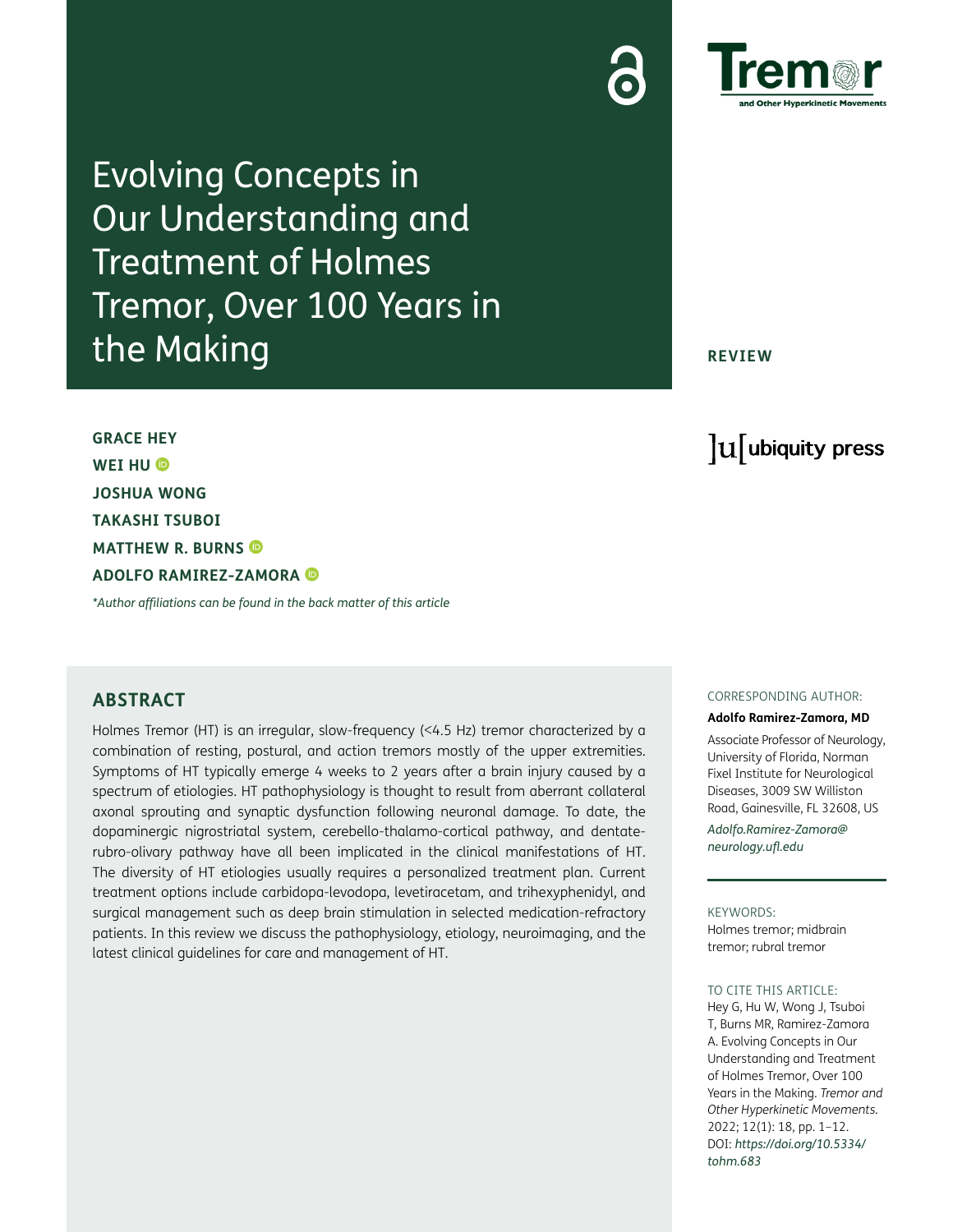## **INTRODUCTION**

Tremor is defined as an involuntary, rhythmic, or oscillatory movement in one or more body parts. It is one of the most common clinical presentations to movement disorders clinics [[1\]](#page-9-0). Tremor can be broadly divided into rest or action, but tremors displaying postural, positional, or a combination of these components are also observed. Holmes Tremor (HT) was originally described in 1904 by Dr. Gordon Morgan Holmes as an irregular, slow-frequency (<4.5 Hz) tremor that may include one or a combination of resting, postural, and action tremors [\[2,](#page-9-1) [3](#page-9-2)]. HT primarily affects proximal limbs, and often arises because of lesions located in the upper brainstem, thalamus, and cerebellum [\[3,](#page-9-2) 4]. Lesions specifically involving the cerebello-thalamo-cortical and dentato-rubro-olivary pathways may contribute to the development of HT [4]. HT is reportedly caused by a diverse set of etiologies including traumatic injuries, infections, demyelination, and ischemic or hemorrhagic cerebrovascular disorders.

Given that multiple central nervous system (CNS) networks and structures are involved, HT is commonly associated with other clinical features including bradykinesia, spasticity, ataxia, and ophthalmoplegia [\[3](#page-9-2)]. HT symptoms typically begin 4 weeks to 2 years following neurological injury [[3–](#page-9-2)5]. The delay of symptom onset is attributed to the aberrant synaptic rearrangements and deviant sprouting of collateral axons that pathologically occur over a period of time after neurons have been damaged [\[3](#page-9-2), 6]. Normally, damaged synapses are degenerated, reinnervated, and rearranged to restore healthy neuronal connections. In HT, it is thought that neuronal connections either become restored in a disorganized way or that connectivity between restored neurons is diminished, leading to reduced neurotransmitter release. However, the full mechanisms accounting for the delay in the onset of HT symptoms are not fully understood [5, 9].

For this review, we searched PubMed for articles that describe HT characteristics. To focus our search on relevant publications we used the keywords "holmes tremor", "rubral tremor", "midbrain tremor", OR "deep brain stimulation" AND "tremor". These publications were primarily case reports and case series, and no randomized controlled trials were identified. We discuss the existing literature reporting the phenomenology, pathophysiology, etiologies, neuroimaging modalities, and available treatments for HT.

# **PHENOMENOLOGY AND HISTORICAL NOTES**

In 1904, Gordon Holmes published "On Certain Tremors in Organic Cerebral Brain Lesions." Although the reported cases varied with respect to localization of cerebral injury and clinical characteristics, each case demonstrated a characteristic irregular slow-frequency tremor varying from 3 to 5 oscillations per second appearing weeks after the initial injury [7]. Furthermore, each case demonstrated worsening tremor with agitation, excitement, or attempts to inhibit movement, and the absence of tremor during sleep [7]. Additional commonly reported and observed symptoms included weakness, diplopia, severe headache, and vomiting [7]. Individual cases of sensory disturbances, rigidity, weakness, impaired coordination, and changes in reflexes were reported although not common to every patient [7]. Holmes identified patients of all ages who suffered from falls, tumors, sudden "uselessness" of limbs, and tubercular joint disease, but without evidence of head injury prior to demonstrating symptoms of HT [7]. Furthermore, Holmes described cases where symptoms were sudden in onset and thus likely due to disease and lesions of vascular origin [7]. Holmes additionally highlighted the potential involvement of the cerebellorubro-spinal system in HT and discussed the commonalities that HT shared with other types of tremor disorders, as well as the diverse range of etiologies and manifestations of HT in patients [7]. Holmes diagnosed all patients with midbrain lesions (leading to the traditional description as "midbrain tremors"), confirmed by postmortem evaluation and dissection [7].

The current definition of HT derives from criteria set by the Movement Disorder Society in 1998 recently updated in the Consensus Statement on the Classification of Tremors of the MD Society in 2018 [8]. In their review, and largely consistent with Holmes' pioneering description, HT is a syndrome of rest, postural, and intention tremor that usually emerges from proximal and distal rhythmic muscle contractions at low frequency (<5 Hz) [8]. There is a variable delay between lesion occurrence or brain damage and tremor appearance, and slow frequency less than 4.5 Hz [\[2,](#page-9-1) 6]. Other terms used to describe HT include rubral, thalamic, midbrain, or mesencephalic tremor. These terms, however, can be misleading because causative lesions or injuries localize to multiple cortical and subcortical brain areas. Thus, HT remains the preferred term [4, 9]. A recent study identified only 155 patients reported from 1904 to 2016, suggesting that this tremor syndrome is rare [\[2](#page-9-1)].

# **ETIOLOGY**

In general, it is thought that multiple encephalic lesions affecting the dopaminergic nigrostriatal system, cerebellothalamo-cortical pathway, and dentate-rubro-olivary pathway are required for the development and progression of HT [\[2](#page-9-1), [10](#page-9-3)]. Most patients with HT have lesions in the thalamus or midbrain [\[10,](#page-9-3) [11\]](#page-9-4). The mechanisms of injury to these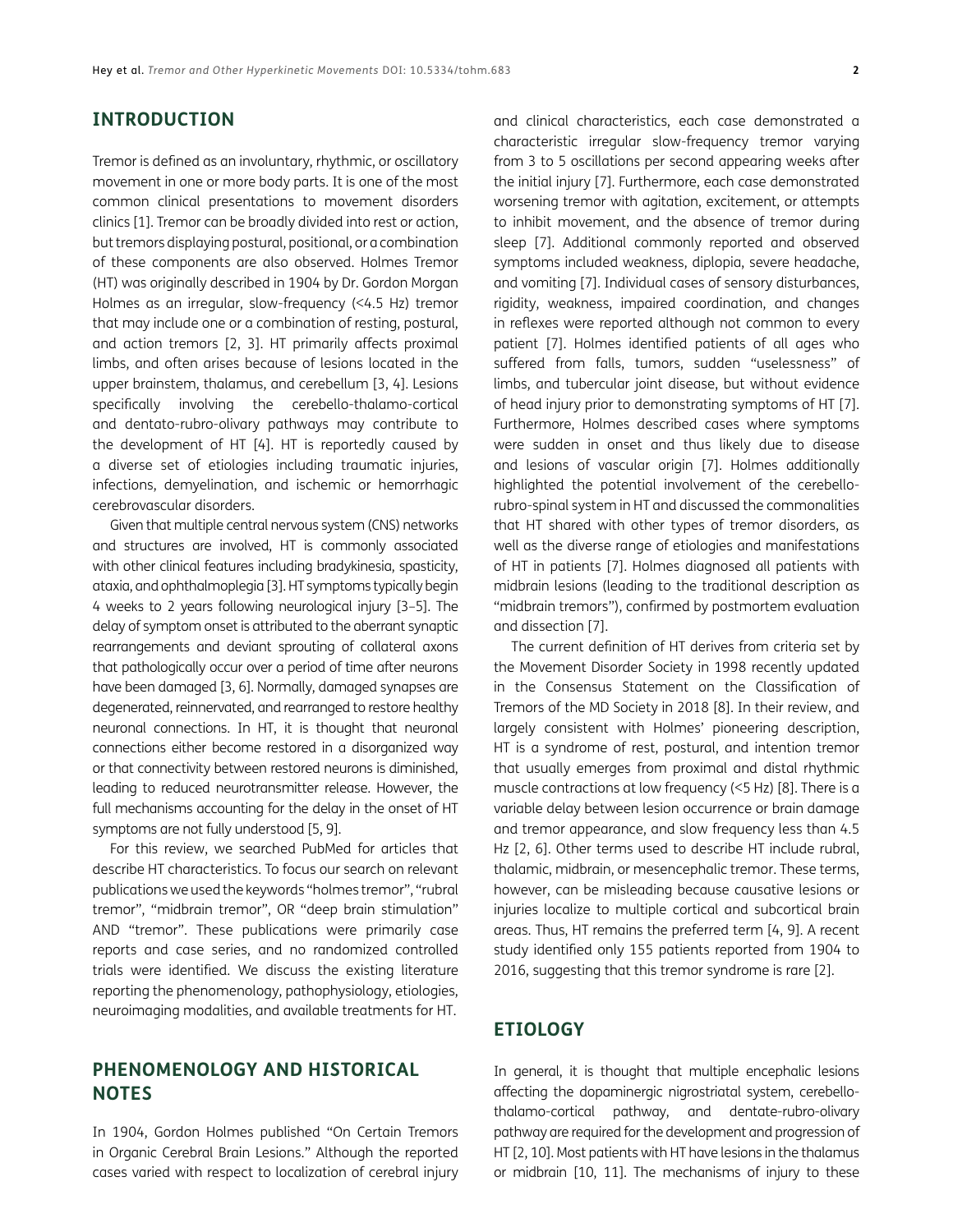pathways include ischemic or hemorrhagic vascular lesions as well as traumatic brain injury, although the development and progression of HT can be linked to demyelinating diseases, metastatic cancer, paraneoplastic disorders, environmental toxins, and viral infections [[2,](#page-9-1) [11](#page-9-4)–[14\]](#page-9-5) Specifically, ischemic or hemorrhagic vascular lesions represent approximately 48–55% of HT cases, while instances of traumatic brain injury make up approximately 17–20% of cases [\[2,](#page-9-1) [10](#page-9-3)]. Some studies found that hemorrhage resulting from traumatic brain injury is a common factor in the development of HT [[3\]](#page-9-2). One recent report reviewed the etiologies of 29 cases of HT, 11 of which had hemorrhage as the primary cause of HT [[2\]](#page-9-1). These data emphasize the importance of multiple injuries in the development of HT [[2,](#page-9-1) [3](#page-9-2), 9]. This same report showed no correlation between the extent of the lesions and the number and severity of associated neurologic manifestations [\[2](#page-9-1)]. This suggests that our ability to anatomically localize affected pathways using current neuroimaging is limited, and that we need a better understanding of functional connectivity and injury (**Figure 1**).

Other conditions have been associated with the occurrence of HT. It is proposed that viral or parasitic infections, including human immunodeficiency virus (HIV) and toxoplasmosis, can cause HT. It is thought however, that in these cases HT results from vasculopathy rather than structural lesions associated with infection [[14](#page-9-5)]. Consistent with cases describing other etiologies, the unifying feature of all reported cases of HT in AIDS patients with CNS toxoplasmosis is the involvement of either the cerebello-thalamo-cortical and/or the dentato-rubroolivary pathways. A required role for the nigrostriatal system, however, is less clear [[15\]](#page-9-6). Although these findings reinforce the importance of both the cerebello-thalamocortical and the dentato-rubro-olivary pathways in the development of HT, some cases lacked involvement of the nigrostriatal system [[15](#page-9-6)]. Additional imaging studies support normal dopaminergic uptake in certain cases [12–[15](#page-9-6)]. It should be noted however, that this occurrence is uncommon as evidenced by being reported primarily in individual case reports [[3](#page-9-2), [14](#page-9-5), [15](#page-9-6)]. Contrary to these cases,



**Figure 1** Neuroimaging advances in Holmes Tremor. Emerging multi-modal imaging strategies are increasingly being utilized to understand the underlying pathologic network in Holmes Tremor. These methods include functional MRI based functional connectivity, diffusion MRI based structural connectivity, and nuclear medicine imaging based neuronal connectivity.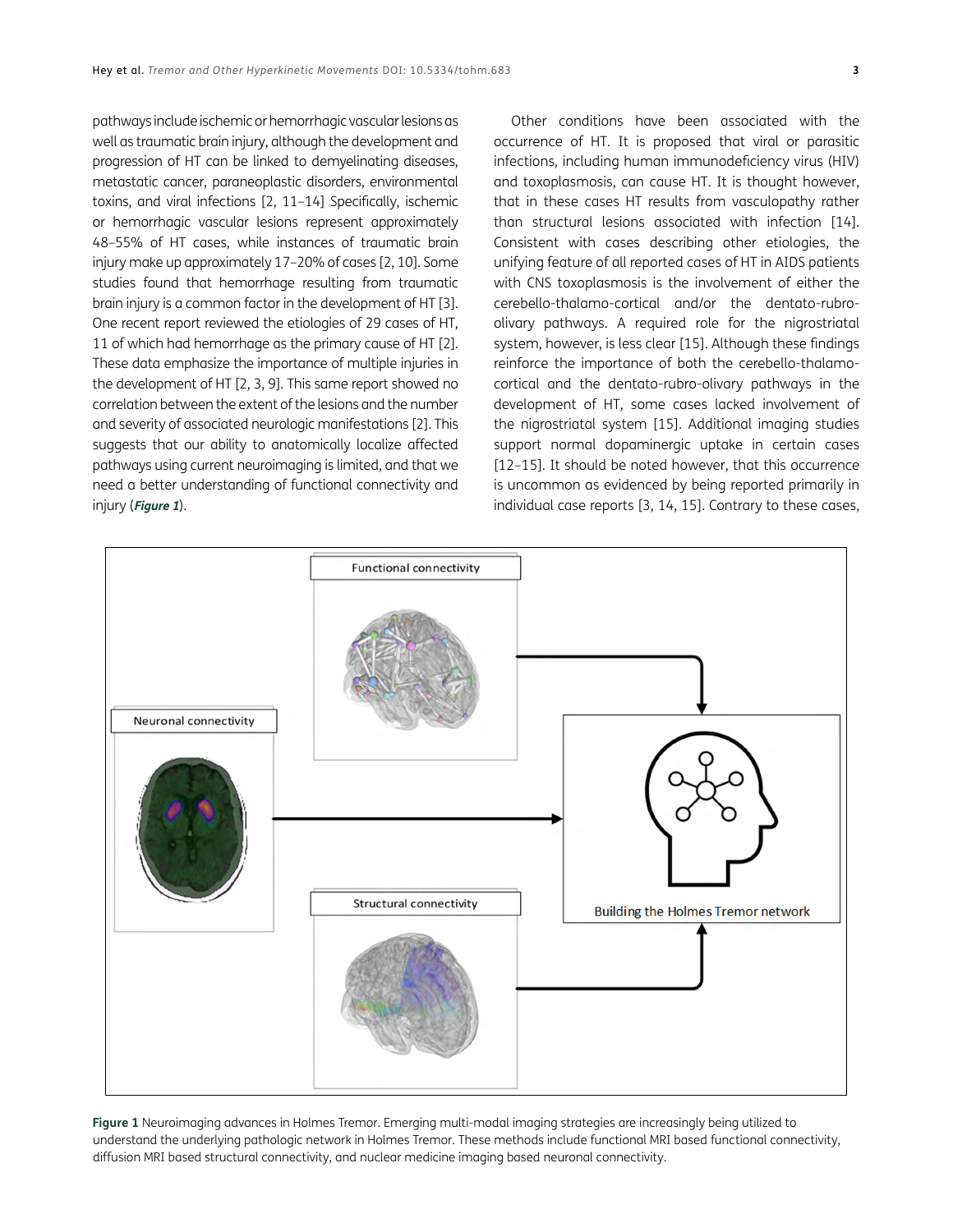the development of HT following environmental carbon monoxide exposure leading to basal ganglia injury has been reported [12].

Genetic etiologies have been implicated in HT, such as the novel PNPLA6 mutations with cerebellar degeneration [\[11\]](#page-9-4). PNPLA6 is a critical gene responsible for producing membrane protein neuropathy target esterase (NTE), which aids in developing the embryonic neural tube. Mutations in this gene have been implicated in a wide range of neurodegenerative disorders [[11\]](#page-9-4). In one case series, three Turkish sisters homozygous for the PNPLA6 mutation with non-consanguineous, unaffected, heterozygous carrier parents developed HT in a similar pattern [\[11\]](#page-9-4). Each sister demonstrated gait disturbances during childhood, and developed HT between the ages of 20 and 30 [[11](#page-9-4)].

Further attempts to evaluate these network-level pathophysiologic changes have been pursued with neuroimaging techniques. HT lesions do not localize to one specific region, but rather are localized to functionally linked brain circuits. There is conflicting evidence, however, about brain lesion severity, size, timing, and HT-associated neurological manifestations. It is common for patients with HT to experience relatively severe and widespread lesions secondary to trauma or pre-existing genetic disorders resulting in enhanced or more widespread manifestations of HT due to the size of the injury [[2](#page-9-1)]. However, other studies report no significant correlations between lesion extent and the severity of associated neurologic manifestations [[2\]](#page-9-1). As previously stated, this discrepancy extends to neuroimaging, with occasional dissociation between symptoms severity and degree of injury on MRI [12–[15\]](#page-9-6). The latency from lesion to tremor onset is usually about two months and its generation likely relies on a combined involvement of both the dopaminergic nigrostriatal system and the cerebellothalamo-cortical pathways. Delayed tremor onset may suggest a secondary neural degeneration along the dentate-rubro-olivary pathways. Following brain damage, compensatory collateral sprouting and synaptogenesis is observed in the dopaminergic nigrostriatal system, cerebello-thalamo-cortical pathway, and dentate-rubroolivary pathway of HT patients [[2](#page-9-1)–5]. Which may result in aberrant synapse formation and reinnervation, leading to HT development.

## **NEUROIMAGING MODALITIES**

Just as there is no singular etiology behind HT, there is no single MRI sequence optimized to detect and identify all possible lesions [5]. As such, a comprehensive brain MRI that includes T1-weighted, T2-weighted and susceptibility weighted sequences should be performed. [5, 6, [10,](#page-9-3) [14\]](#page-9-5). Localization of HT to a single neuroanatomical location (or even network) via imaging remains elusive, possibly due in part to the distributed nature of the pathologic systems that contribute to tremor [[16](#page-9-7)]. Recent imaging studies have applied a lesion network mapping strategy to case reports of HT [\[17,](#page-9-8) [18\]](#page-9-9). In these studies, the authors analyzed 36 case reports including structural brain scans identifying the casual lesion and constructed a "lesion connectome" using group-averaged resting state functional MRI (rsfMRI) data from 1,000 healthy volunteers as part of the Brain Genomics Superstruct Project [19]. A common brain network among the HT cases was identified and includes the following nodes: the red nucleus, the globus pallidus interna (GPi), the ventral oralis posterior (VOP) nucleus, the pulvinar nucleus, the pontomedullary junction, the cerebellar cortex, the cerebellar vermis in lobule VI, and cerebellar cortex in lobule X. This HT lesion connectome was tested against cases that reported neurosurgical intervention data and observed that proximity to the connectome was potentially associated with the extent of symptomatic response.

The lesion connectome hypothesis was further explored by an fMRI study that concurrently acquired tremor accelerometry data and task-based fMRI data from the sensorimotor cortex and cerebellar vermis in a single patient with HT [\[20](#page-10-0)]. The resulting network was then compared to the previously proposed lesion connectome [\[17\]](#page-9-8). The authors found that the tremor-related signal represented a distinct structural network but was functionally coupled with the lesion connectome. Nieuwhof and colleagues proposed that the underlying pathophysiology of HT may involve three distinct components: 1) a structural lesion 2) a correlative lesion connectome and 3) a tremor amplituderelated network.

A multi-modal imaging approach has also been applied to further evaluate dopaminergic network involvement specifically [[2](#page-9-1), 21]. For example, single photon emission computed tomography (SPECT) imaging uses nuclear imaging technology to visualize blood flow to various parts of the brain and can be particularly helpful with subcortical structures [\[22](#page-10-1)]. One such radiotracer, I-123 ioflupane commercially known as DaTSCAN, can be used to determine dopaminergic striatal deficit in HT and potential levodopa responsiveness [[2\]](#page-9-1). However, nuclear imaging results in the HT literature have been highly variable and challenging to interpret [[23\]](#page-10-2). As Gajos and colleagues report in their study of 10 HT patients, there were no significant hemispheric differences in DaTSCAN dopamine uptake based on a visual assessment or quantitative measurements [24]. The authors proposed that since levodopa responsiveness can be interpreted as nigrostriatal involvement in HT, identification of dopaminergic deficit via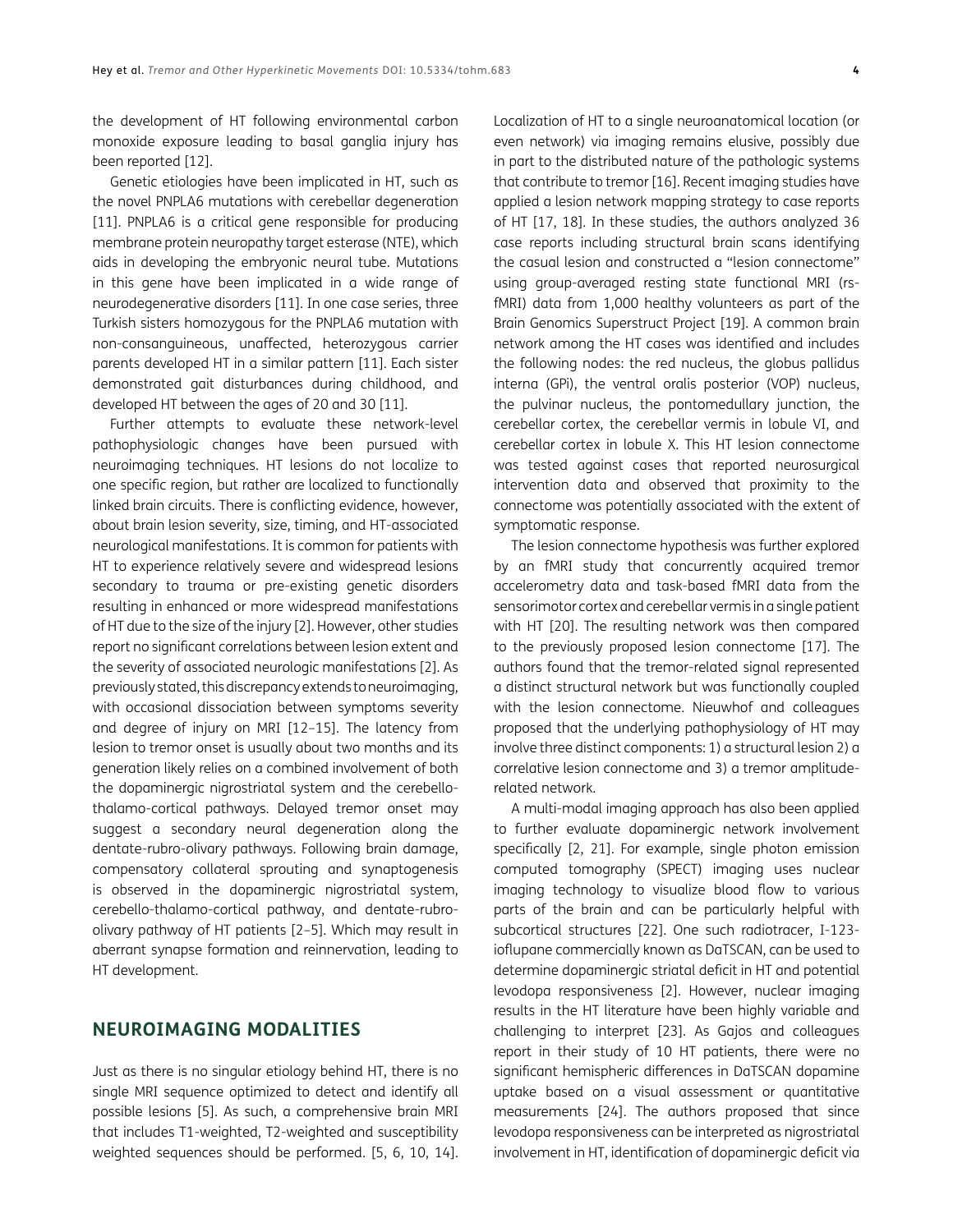nuclear imaging may have potential predictive value. This had been reported previously by a PET study that evaluated 6 HT patients with both fluorine-18-dopa (FDOPA) PET and bromide-76-lisuride (bromide-76) PET. FDOPA is another radiotracer that can measure striatal dopaminergic uptake while bromide-76 PET is a selective marker for the dopamine D2 receptor [25]. Other reports indicate that HT patients have significantly decreased dopamine uptake in the striatum ipsilateral to the lesion when compared to the contralateral striatum in controls. Bromide-76 PET revealed no differences, however, in ipsilateral D2 receptor concentration when compared to the contralateral hemisphere and both control groups, suggesting no D2 receptor upregulation despite the dopaminergic deficit. Interestingly, despite a lack of predictive imaging findings, all 6 patients reported experiencing improvement in rest tremor with carbidopa-levodopa. The authors proposed that multiple pathways may be contributing to the complex HT phenomenology. The rest tremor component may be related to dopaminergic dysfunction as highlighted by the FDOPA findings and levodopa responsiveness. However, the action and intention tremor components may be non-dopaminergic in nature and related to red nucleus or superior cerebellar peduncle pathology.

### **TREATMENT**

A variety of interventions have been explored for management of severe HT symptoms. The prominent amplitude and proximal limb involvement associated with HT regularly leads to marked difficulties with daily activities and fine motor tasks. There is a lack of controlled, clinical studies for treatment in HT, with most of the current therapeutic options based on small case series. Several medications, including carbidopa-levodopa, levetiracetam, trihexyphenidyl, dopamine agonists, and anticholinergics are commonly used, based on their efficacy in management of other tremor syndromes such as essential tremor (ET) and Parkinson's disease (PD) [5, 9]. HT patients, however, often exhibit highly variable responses to medical therapy [\[2,](#page-9-1) [11](#page-9-4), 12, [20](#page-10-0)]. Multiple studies suggest that carbidopalevodopa is effective in approximately 50% of HT patients. [\[2,](#page-9-1) 5, [10\]](#page-9-3). A recent systematic review by our group found that medications, including levodopa, trihexyphenidyl, and levetiracetam can markedly improve tremor in HT [\[26\]](#page-10-3). Some reports suggest that HT can improve with dopaminergic agents even in the absence of clear nigrostriatal pathway damage. It is plausible that the nigrostriatal pathway is indirectly involved in HT development or is secondarily damaged by a primary lesion. Well-designed longitudinal neuroimaging longitudinal studies would be required to address this question further. Moreover, additional pharmacological agents including clonazepam, bromocriptine, amantadine, biperiden, or botulinum toxin injections can be considered as second line agents [\[26](#page-10-3)]. In patients with CNS toxoplasmosis, significant improvement of HT has been reported with antitoxoplasmic/steroid treatment, suggesting that direct treatment of the etiology is critical and may possibly reverse network dysfunction prior to durable neuronal loss [\[15](#page-9-6)].

When medication therapies fail or are inadequate, lesional surgery or neuromodulation can be considered but surgical outcomes are variable depending on the anatomic location of the lesions and neurological pathology (**Table 1**) [\[3](#page-9-2)]. Surgery has been explored with good outcomes using either stereotactic surgical ablation of the thalamic ventralis intermedius nucleus (Vim), pallidotomy, or with deep brain stimulation (DBS). There is an increased risk of side effects by placement of larger lesions with lesional surgery [[17\]](#page-9-8). Different targets have been explored for the treatment of HT including the thalamic ventralis intermedius nucleus (VIM), globus pallidus internus (GPi), and subthalamic nucleus (STN) [9, [11](#page-9-4), [17](#page-9-8)]. Although Vim is the most frequently used target owing to significant tremor suppression in other syndromes, several reports also suggest that Vim DBS may fail to improve tremor enough to reduce a patient's disability. There are concerns related to tremor recurrence over time, and a limited effect on proximal or the intentional component [[27\]](#page-10-4).

GPi DBS has shown marked benefit in tremor, particularly in the resting tremor component in HT patients. In cases where the thalamus is severely damaged or in cases with associated dystonia or chorea, GPi DBS has been proposed as a potential target [4, 5] (**Video 1**). In addition, neurostimulation of the posterior subthalamic area including the pre lemniscal radiations, caudal zona incerta, or motor thalamus (ventralis oralis anterior (VOA), and ventralis oralis posterior (VOP)) in combination with VIM DBS has been successful in single case reports or case series [5]. Recently, the use of multiple ipsilateral targets (2 or 3) including the thalamus and subthalamic area, the ventralis intermedius and subthalamic nuclei have been explored. Results have thus far been inconsistent and difficult to compare with single lead approaches [4–6, 9, [11,](#page-9-4) [14,](#page-9-5) [27](#page-10-4), [28\]](#page-10-5). Although clinical outcome scales vary among studies, the average overall improvement in tremor with DBS is 76% with an average age of 41 years (range 11 to 84 years), HT duration of 6 years (range 6 months to 32 years), and an average follow-up of 3 years (range 6 months to 12 years).

Sustained positive DBS effects has been reported for up to nine years [6, [28](#page-10-5)] but most data reported are relatively short term and reports of tremor recurrence over time are likely underreported [6, [28\]](#page-10-5). Thus, continued optimization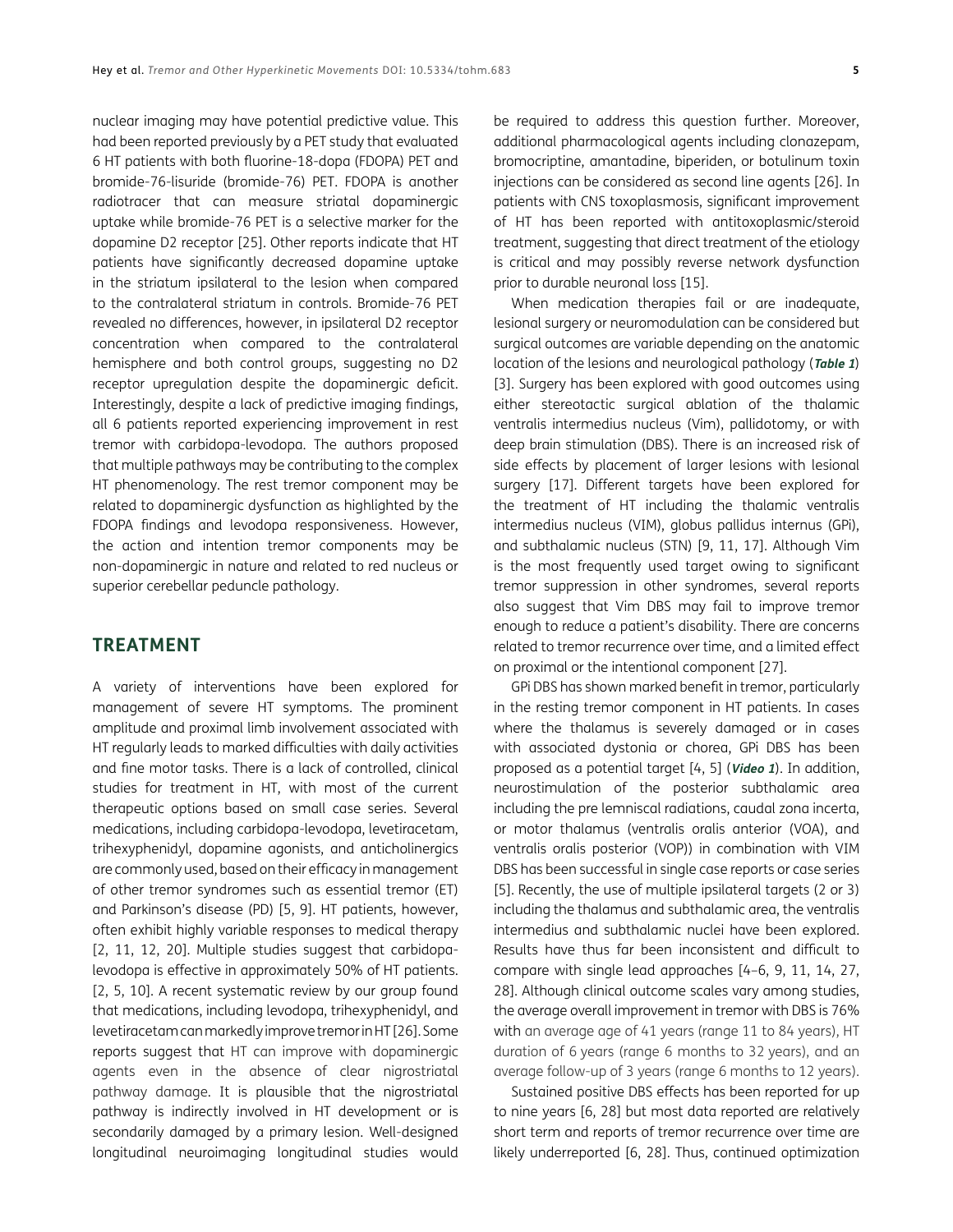| <b>AUTHORS</b>                          | PATIENTS AND ETIOLOGIES                                                                                                                                                                                    | <b>DBS TARGETS</b>                                                                                            | <b>OUTCOMES</b>                                                                                                                                                                                                 | FOLLOW-UPS                               |
|-----------------------------------------|------------------------------------------------------------------------------------------------------------------------------------------------------------------------------------------------------------|---------------------------------------------------------------------------------------------------------------|-----------------------------------------------------------------------------------------------------------------------------------------------------------------------------------------------------------------|------------------------------------------|
| Bargiotas et al. (2021)                 | Four patients (cerebellar stroke, stroke of the left lateral<br>thalamus and the internal capsule, mesencephalic<br>hemorrhage due to a cavernous malformation, or<br>pontomesencephalic/thalamic strokes) | VIM or DRTT                                                                                                   | patients but sustained up to nine years in one<br>improvement was lost in three years in three<br>34-61% improvement in total TRS. Tremor<br>patient.                                                           | Mean length of followup: 5<br>years      |
| Cenzato et al. (2021)                   | Three patients who underwent resection of brainstem<br>cavernomas                                                                                                                                          | described for two patients<br>VIM for one patient, not                                                        | Complete or almost complete tremor<br>regression in all cases                                                                                                                                                   | $\frac{4}{2}$                            |
| Parker et al. (2021)                    | Hematoma in the right midbrain and cerebral peduncle                                                                                                                                                       | Left VIM + GPi                                                                                                | <b>IRS 70% reduction in tremor</b>                                                                                                                                                                              | 10 years                                 |
| Ghanchi et al. (2020)                   | Immune reconstitution inflammatory syndrome due to<br>IV infection<br>active antiretroviral therapy for H<br>(symptoms for 6 months)<br>highly                                                             | Left VIM                                                                                                      | Significant tremor improvement in the right<br>$_{\rm arm}$                                                                                                                                                     | 6 months                                 |
| Razmkon et al. (2020)                   | 6 years)<br>Posttraumatic HT (symptoms for                                                                                                                                                                 | Right VIM                                                                                                     | suppression after DBS but developed localized<br>implanted lead before explanting the DBS<br>The patient experienced complete tremor<br>infection. A rescue lesion through the<br>system controlled tremor well | 3 years                                  |
| O'Shea et al. (2020)                    | Right medial cerebral peduncle and bilateral thalamic<br>strokes (symptoms for 2 years)                                                                                                                    | Right Vim + Zi                                                                                                | Clear improvement in tremors bilaterally                                                                                                                                                                        | $\stackrel{\triangle}{\geq}$             |
| Dec-wiek et al. (2019)                  | sclerosis and two with<br>ischemic stroke) (symptoms for 1-39 years)<br>Three patients (one with multiple                                                                                                  | PSA                                                                                                           | TRS 56% reduction in tremor                                                                                                                                                                                     | 1 year                                   |
| Morishita et al. (2019)                 | Two patients (one with stroke and one with severe head<br>trauma) (symptoms for 3 years)                                                                                                                   | NIN                                                                                                           | TRS motor 52% reduction                                                                                                                                                                                         | 6 months                                 |
| Yuk et al. (2019)                       | Brainstem hemorrhage (symptoms for 3 months)                                                                                                                                                               | Left VIM                                                                                                      | TRS part A 75% reduction                                                                                                                                                                                        | 3 years                                  |
| Martinez et al. (2018)                  | HIV-related vasculopathy associated with<br>toxoplasmosis                                                                                                                                                  | Right Raprl                                                                                                   | Robust and stable improvement in tremor                                                                                                                                                                         | 2 years                                  |
| Aydın et al. (2017)                     | Posttraumatic HT                                                                                                                                                                                           | Left VIM + GPi                                                                                                | TRS > 80% tremor improvement                                                                                                                                                                                    | 6 months                                 |
| Toda et al. (2017)                      | Posttraumatic HT                                                                                                                                                                                           | VO + subthalamic region                                                                                       | target was ineffective, an interleaved dual<br>stimulation of both targets was effective<br>While individual stimulation of each                                                                                | 6 years                                  |
| Ramirez-Zamora et al. (2016)            | Pontine and midbrain hemorrhage secondary to rupture<br>of arteriovenous fistula (symptoms for 7 years)                                                                                                    | Left GPi                                                                                                      | 80% improvement in TRS right hand score                                                                                                                                                                         | 6 months                                 |
| Kilbane et al. (2015) [17]              | lesions 3.Left thalamic midbrain bullet fragment 4.Right<br>malformation 2. Multicystic brainstem tegmentum<br>1. Right brainstem hemorrhage due to cavernous<br>thalamic/subthalamic infarction           | Patient 1 had VIM/VOA and<br>had unilateral Gpi. Patient<br>Gpi leads. Patient 2 and 4<br>3 had VIM/Gpi       | TRS improved from a mean 53.25 points prior<br>to surgery to 11.25% representing a 78.87%<br>benefit                                                                                                            | Mean length of followup:<br>33.7 months. |
| Espinoza-Martinez et al. (2015)<br>[41] | Two patients with ICH due to cavernous malformations,<br>four patients with cerebral infarction, two patients with<br>ICH, and two patients with MS                                                        | bilateral VIM, and two with<br>with bilateral Gpi, one with<br>Six with unilateral Gpi, one<br>unilateral VIM | 64% mean modified TRS improvement                                                                                                                                                                               | Mean length of followup: 5.8<br>years    |
| Follett et al. (2014) [38]              | 15 years)<br>Posttraumatic HT (symptoms for                                                                                                                                                                | <b>Bilateral VIM</b>                                                                                          | score of 1 in the right arm and from 3.5 to 0 in<br>Reduction of tremor from a score of 3 to a<br>the left arm (TETRAS scale)                                                                                   | 12 months                                |

(Contd.)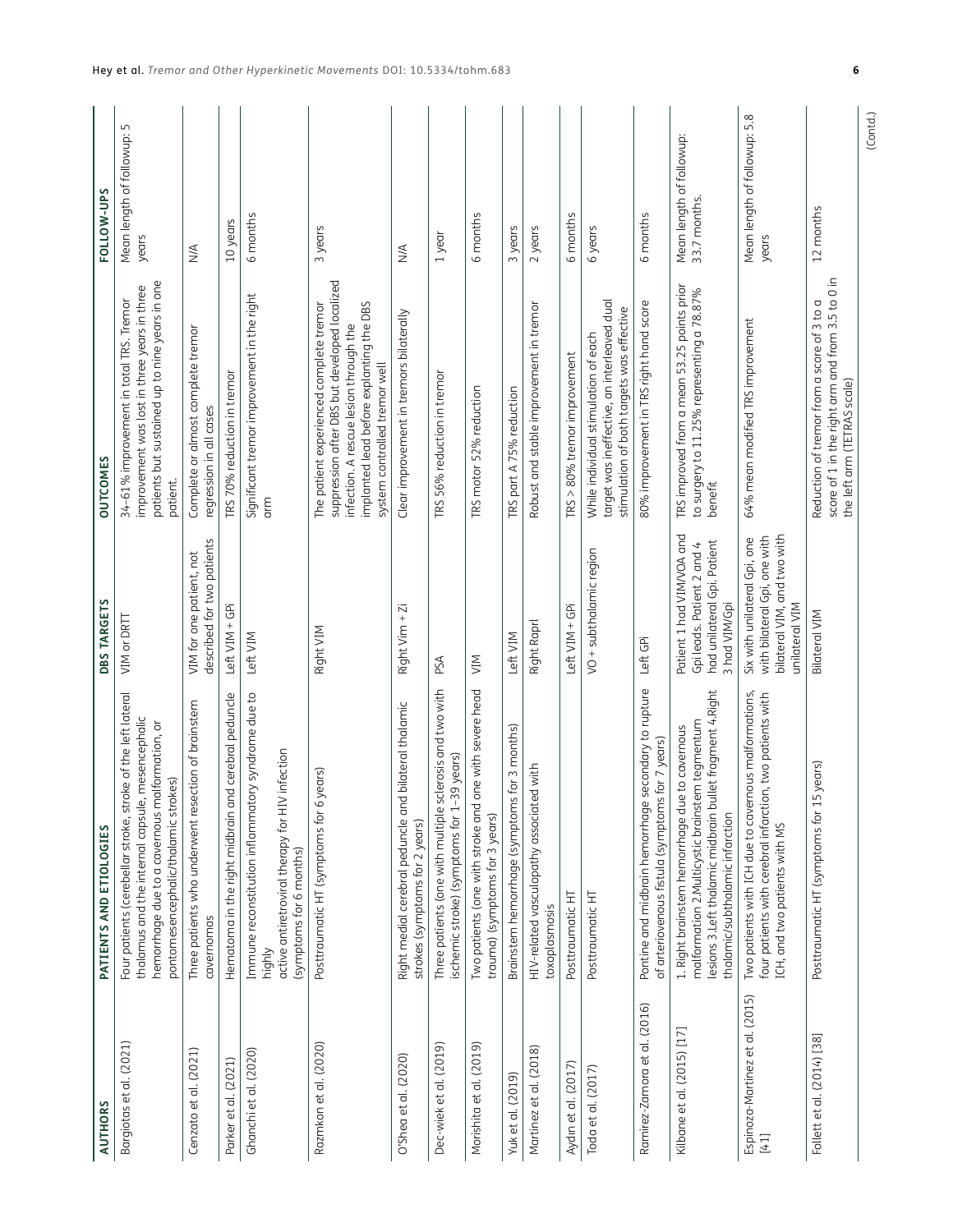| <b>AUTHORS</b>               | PATIENTS AND ETIOLOGIES                                                                                                                                                                                            | <b>DBS TARGETS</b>                                                                                                      | <b>OUTCOMES</b>                                                                                   | FOLLOW-UPS                                         |
|------------------------------|--------------------------------------------------------------------------------------------------------------------------------------------------------------------------------------------------------------------|-------------------------------------------------------------------------------------------------------------------------|---------------------------------------------------------------------------------------------------|----------------------------------------------------|
| Grabska et al. (2014) [39]   | Ischemic left thalamic stroke (symptoms 30 years)                                                                                                                                                                  | Contralateral VOA and Zi                                                                                                | TRS 73% reduction in tremor                                                                       | 4 years                                            |
| Kobayashi et al. (2014) [40] | (symptoms for 6<br>3. Intracerebral midbrain hemorrhage (symptoms 8<br>years) 2. Cerebral infarction (symptoms for 3 years)<br>months) 4. Posttraumatic (symptoms for 2 years)<br>1. Brainstem thalamus hemorrhage | dual-lead stimulation of<br>ventralis oralis/ventralis<br>intermedius nuclei (VO/<br>Four patients with<br>VIM) and PSA | 87% mean improvement in tremor                                                                    | 25 months                                          |
| Castrop et al. (2013) [36]   | orrhage (symptoms<br>for 1 year) 2.pontomesencephalic AVM hemorrhage<br>1. Hypertensive mesencephalic hem<br>(symptoms for 2 years)                                                                                | Contralateral VIM                                                                                                       | Good tremor suppression, whereas the other<br>symptoms remained unchanged                         | 7 years and 6 years,<br>respectively               |
| Issar et al. (2013) [37]     | and cerebellar and<br>One patient with posttraumatic tremor (symptoms for<br>6 months) with associated dystonia<br>cognitive difficulties.                                                                         | <b>Bilateral VIM</b>                                                                                                    | Partial benefit (CGI scale 3). No TRS available.<br>Dystonia persisted                            | $\frac{4}{2}$                                      |
| Aydin et al. (2013)          | Midbrain and pons bleeded cavernoma                                                                                                                                                                                | Right VIM + GPi                                                                                                         | 68% improvement in TRS left hand score                                                            | 6 months                                           |
| Acar et al. (2010) [35]      | Subarachnoid hemorrhage (symptoms less than 1<br>month)                                                                                                                                                            | <b>Bilateral VIM</b>                                                                                                    | No tremor and reduction in disability due to<br>tremor                                            | 3 months                                           |
| Sanborn et al. (2009)        | Midbrain cystic degeneration                                                                                                                                                                                       | Right VIM                                                                                                               | Full tremor suppression                                                                           | 2 years                                            |
| Bandt et al. (2008) [31]     | mptoms for<br>Left midbrain cerebral infarction (sy<br>months)                                                                                                                                                     | Left lenticular fasciculus                                                                                              | intention tremors; scored 1/4 on the WHIGET<br>Almost complete resolution of postural and         | 16 months                                          |
| Diederich et al. (2008) [32] | $\sim$<br>1. L venous pontine angioma (symptoms for 7 years)<br>R midbrain hemiatrophy (symptoms for 32 years)                                                                                                     | Contralateral VIM                                                                                                       | Substantially ameliorated postural > rest ><br>intention component                                | 7 years and 5 years,<br>respectively               |
| Peker et al. (2008) [33]     | Left thalamic abscess (symptoms 18 months)                                                                                                                                                                         | Right VIM                                                                                                               | 90% overall improvement                                                                           | 2.5 years                                          |
| Plaha et al. (2008) [34]     | No obvious MRI abnormality (symptoms for 6 years)                                                                                                                                                                  | Contralateral caudal Zi                                                                                                 | 70.2% improvement in total TRS                                                                    | $\stackrel{\triangle}{\geq}$                       |
| Lim et al. (2007)            | nous malformation<br>Midbrain hemorrhage from a cavern<br>(symptoms for 9 months)                                                                                                                                  | Right VIM + VOA + GPi                                                                                                   | 7% improvement with GPi DBS and 0% with<br>VIM or VOA DBS                                         | 8 months                                           |
| Foote et al. (2006) [2]      | its with symptoms<br>Posttraumatic tremors: Three patien<br>for 16 years, 3 years, and 4 years                                                                                                                     | (border VIM/VOP and one<br>Two patients with VIM<br>with border VOA/VOP)                                                | Total TRS improvement of 38.46 %, 48.33%,<br>and 66.67 %, respectively                            | 12 months, 6 months, and 8<br>months, respectively |
| Nikkhah et al. (2004) [29]   | iptoms 6 months);<br>1.Right infarct midbrain (tremor sym<br>2. Left thalamic AVM                                                                                                                                  | Two patients with<br>contralateral VIM                                                                                  | improvement). Dystonia and rigidity benefit<br>Almost complete tremor resolution (80%<br>reported | 7 months and 6 months,<br>respectively             |
| Piette et al. (2004) [30]    | Pontine tegmental hemorrhage                                                                                                                                                                                       | Right VIM                                                                                                               | Major functional improvement                                                                      | 16 months                                          |
| Romanelli et al. (2003) [27] | Unknown, severe symptoms 6 years                                                                                                                                                                                   | Left VIM and left STN                                                                                                   | Tremor component improved 66%.                                                                    | 2 years                                            |
| Samadani et al. (2003) [28]  | on (symptoms for<br>Left midbrain cavernous malformati<br>4 years)                                                                                                                                                 | Contralateral VIM                                                                                                       | 57% increase in dexterity and four-point<br>decrease in functional disability in TRS.             | $\stackrel{\triangle}{\geq}$                       |
| Pahwa et al. (2002) [26]     | Midbrain cavernous hemangioma (symptoms for 3<br>years)                                                                                                                                                            | Right VIM                                                                                                               | resting tremor; kinetic component persisted.<br>Significant improvement in postural and           | 10 months                                          |
|                              |                                                                                                                                                                                                                    |                                                                                                                         |                                                                                                   |                                                    |

Table 1 DBS outcomes for patients with HT in the literature. **Table 1** DBS outcomes for patients with HT in the literature.

AVM = arteriovenous malformation, DBS = deep brain stimulation, DRTT = dentatorubrothalamic tract, GPi = globus pallidus, HT = Holmes tremor, NA= not assessed, TRS = Fahn–Tolosa–Marin<br>tremor rating scale, Raprl = prelemnis AVM = arteriovenous malformation, DBS = deep brain stimulation, DRTT = dentatorubrothalamic tract, GPi = globus pallidus, HT = Holmes tremor, NA= not assessed, TRS = Fahn–Tolosa–Marin tremor rating scale, Raprl = prelemniscal radiation, VIM = ventral intermediate nucleus, VOA = ventral oral anterior nucleus, VOP = ventral oral posterior nucleus, Zi = zona incerta.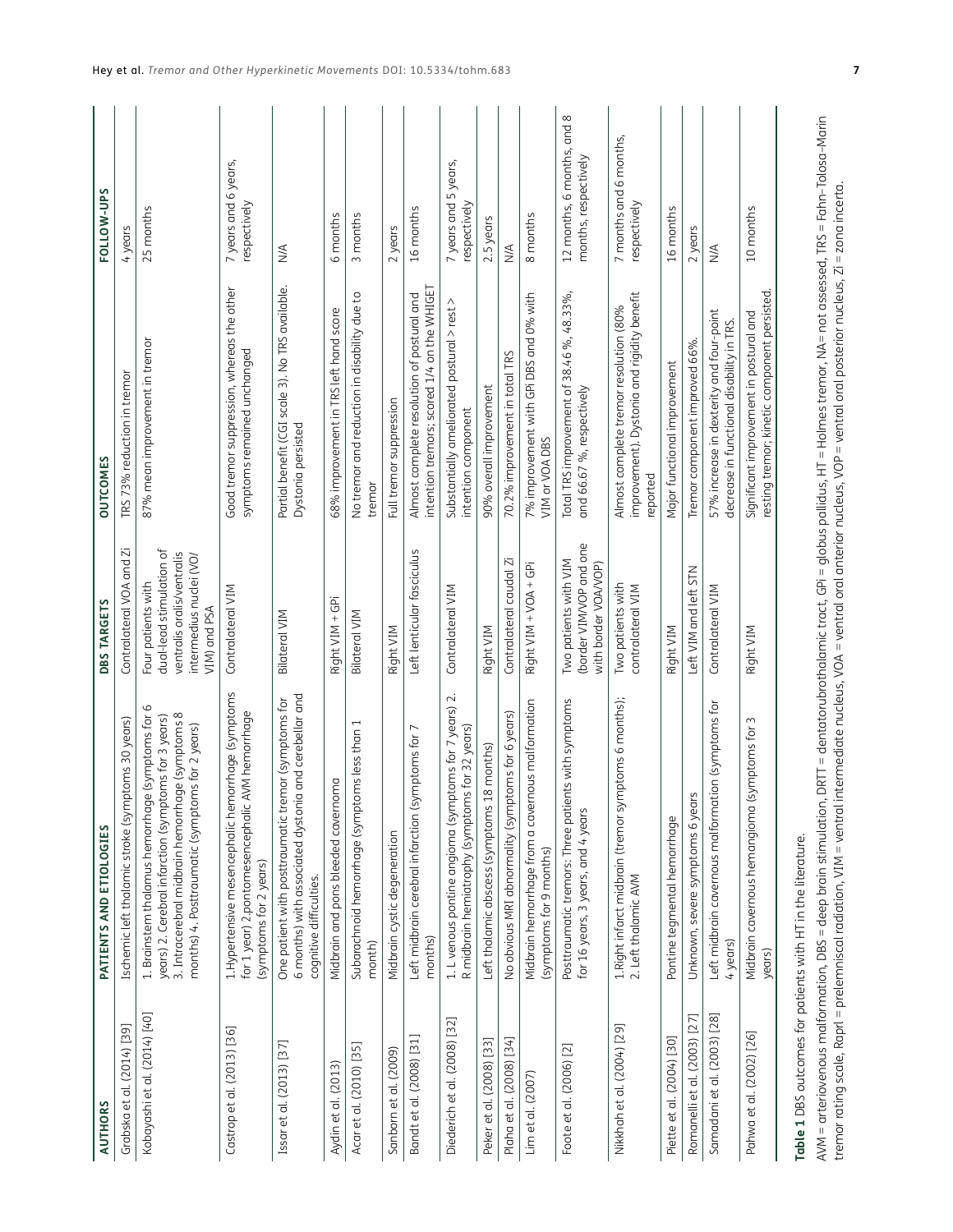

**Video 1 Holmes tremor treated with unilateral Globus Pallidus Interna DBS.** Patient is a 24-year-old male who suffered a pontine and midbrain hemorrhage secondary to rupture of AV fistula at age 17. In addition, a large varix was found in the vein of the Galen and brainstem in the setting of a complex AV fistula (**Figure 2**). Associated neurological symptoms include ataxia, oculomotor difficulties, spastic dysarthria, dystonia and right arm clumsiness. Over the following 6 months, the patient noted insidious onset of progressive right arm low-frequency resting, postural, and action tremor diagnostic of HT. Patient underwent right globus pallidus internus DBS surgery. At six month follow up, tremor rating scales showed 80% overall improvement with marked improvement in daily activities.



**Figure 2** Axial (left) and sagittal (middle) T1 weighted MRI with gadolinium, and sagittal CT scan (right) of unsecured AV fistula.

of DBS stimulation settings might be required [5]. Given the highly heterogenous nature of HT, diverse treatment options, and variable response to treatment, there is currently no consensus regarding HT management strategies [9]. Based on this systematic review of the literature, a reasonable algorithm for the treatment of HT is proposed here: Medical management with trihexyphenidyl,

carbidopa-levodopa, and levetiracetam should be considered as first line treatment options for most patients and can be combined with other drugs including zonisamide, clonazepam, or bromocriptine. If benefit is limited or side effects limit medical management, DBS can be considered with lesional approaches considered second line. Target selection should be based on systematic review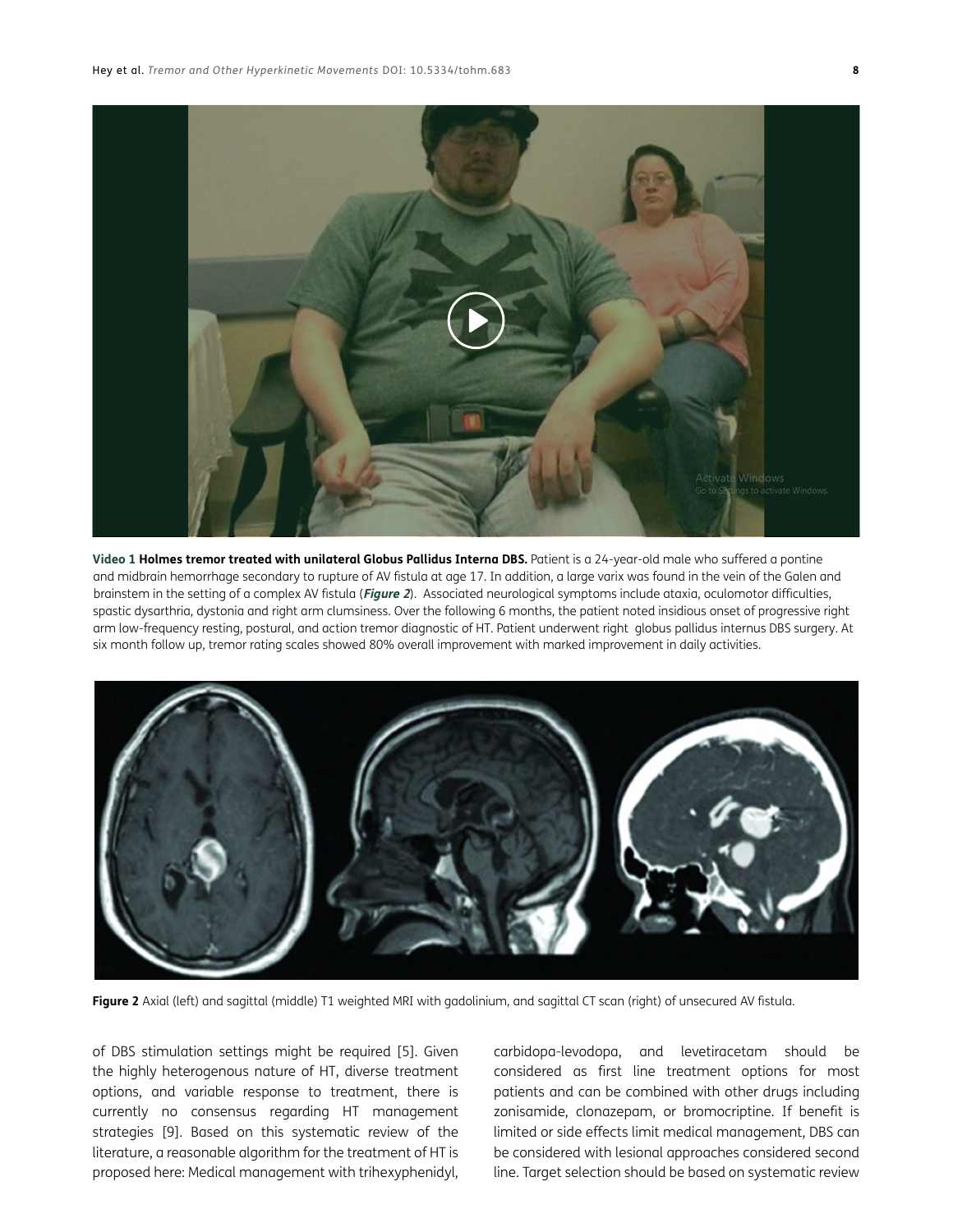of the literature, a reasonable algorithm for the treatment of HT has been proposed [9].

## **DISCUSSION AND RECOMMENDATIONS**

Our understanding of HT pathophysiology continues to evolve since its original description over 100 years ago. The rich and complex phenomenology of this rare tremor syndrome presents an important clinical challenge for physicians. Most of the available evidence regarding treatment and pathophysiology is limited to small case series or case reports with a lack of prospective and randomized studies. Furthermore, the variable nature and injury to multiple and/or different anatomical brain regions likely underlies the inconsistent response to medical and surgical interventions to date and highlights the need for a personalized management approach. Common etiologies for HT include vascular, traumatic, and demyelinating disorders affecting multiple brain networks including the dopaminergic nigrostriatal system, cerebello-thalamocortical pathway, and dentate-rubro-olivary pathway, creating abnormal neuronal and network activity. Nonetheless, the specific mechanisms underlying the development of HT remain poorly understood.

A detailed assessment of the associated neurological signs and tremor phenomenology including cerebellar findings, dystonic postures, chorea, or abnormal muscle tone can all be crucial for an appropriate diagnosis and treatment selection. Management remains challenging, with partial, transient, or lack of benefit noted by some patients with medical therapy leading to marked functional disability long term. The three most frequently used and published medications showing clear tremor benefit include carbidopa-levodopa, trihexyphenidyl, and levetiracetam and should be considered first-line treatment. Medication selection should be based on clinical and functional improvement, associated medical comorbidities and tolerability. Second line agents should be used in combination or as monotherapy following a similar clinical approach, despite the lack of controlled studies. In refractory cases, DBS should be considered as neuromodulation can effectively regulate the aberrant neuronal circuitry in HT. Target selection should be based on associated clinical characteristics, neuroimaging, and experience. Thalamic or pallidal stimulations have demonstrated good clinical outcomes. A recent systematic review suggests potentially better tremor and overall benefit with pallidal DBS. GPi DBS should be considered in HT patients with other associated hyperkinetic disorders including dystonia or chorea. Pallidal stimulation could be applied in patients with disrupted thalamic anatomy or structural brain lesions affecting the thalamic targeting.

Management of intention and proximal tremor component in HT has been particularly difficult with thalamic DBS, partially due to associated ataxia with larger levels of stimulation and a limited effect of thalamic stimulation for proximal limbs. Dual lead stimulation with VIM and VOA nucleus or other targets could be considered when the initial tremor benefit is limited or short lived. At our institute, this decision takes place intraoperatively and if VIM DBS fails to provide significant tremor control during macrostimulation, a VOA lead is placed approximately 2 mm anterior to VIM lead. Other targets stimulating the subthalamic area are being applied either in addition to VIM DBS with encouraging results [29]. Additional targets have also provided added benefit in tremor control. For example, targeting different tremor components with thalamic and subthalamic nucleus DBS, leads to a 66% improvement in tremor [\[30\]](#page-10-11). Despite these promising results, further well-designed, prospective, controlled studies are needed to: 1) validate the efficacy of these approaches, 2) better manage refractory HT, and 3) improve selection criteria for candidates. However, given the rarity of HT, it is unlikely that large, controlled trials would be feasible. Thus, collaborative efforts among institutions will be critical to advance research. Reporting associated surgical complications, stimulation side effects, and patients with suboptimal response or unresponsive cases will be critical to characterizing appropriate candidates, refining targets and approaches, and identifying the risks of therapy in HT. Advances in DBS technology will likely aid in the continued innovation and progress of DBS for HT. Increasing sensing capabilities might allow a refinement of the neurophysiological correlates and provide additional information to direct programming. Finally, it is possible that closed loop neuromodulation will be applied for complex cases with the potential to minimize side effects particularly when two leads are required for tremor control and in patients with associated cerebellar features, dysarthria, or gait difficulties.

In conclusion, medical and surgical therapies are viable strategies for the management of HT. The risks and benefits of each intervention should be carefully discussed with the patient and multidisciplinary team to improve outcomes. The selection of specific medication or DBS targets should be based on associated phenomenology, clinical features, neuroimaging, and treatment center experience.

## **COMPETING INTERESTS**

No conflict of interest reported. ARZ has received research support from the Parkinsons Foundation and consulting honorarium from Medtronic, Rho Inc, Signant health, and Novo Nordisk in the past 24 months.